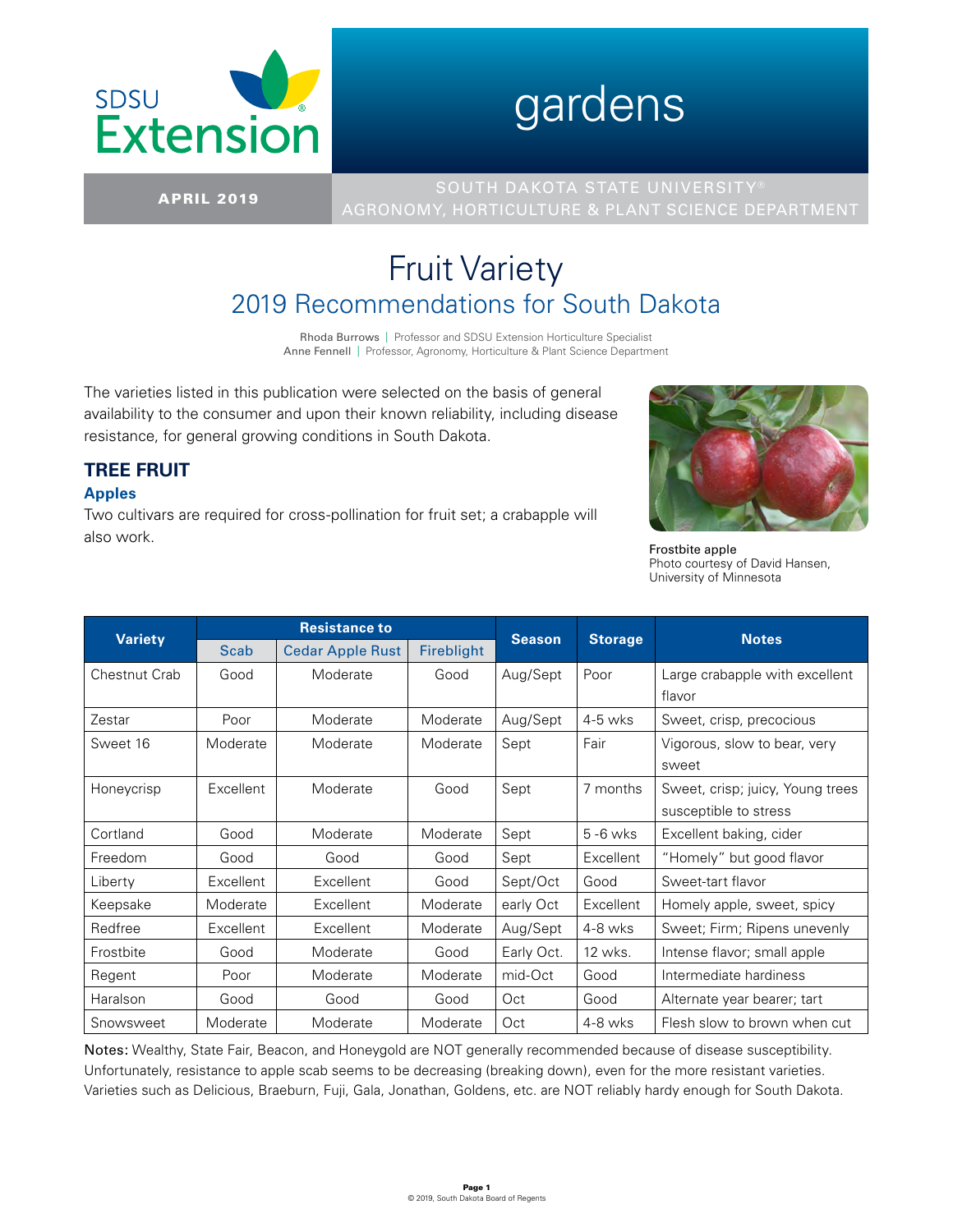### **Recommended rootstocks:**

**Dwarfing** (Trees will usually require staking, at least for the first few years; do not use in harsher areas of the state.)

M26 or EMLA 26: 8-10 ft tall trees; hardy; but susceptible to fire blight.

Bud 9 or M9: 6-8 ft. tall trees; Bud 9 has fewer suckers than M9; hardy; will need staking because of shallow root system

**Semidwarf** (75-80% of normal tree size): M111: Very hardy; can withstand drier soil; may need to special order.

M7 or 7a: 10 ft. tall trees); warmer areas of the state; not recommended for northern half of state where it can winterkill if there is not snow cover or good mulch during extreme cold.

**Seedling/standard size** rootstocks are generally hardy and result in larger, very long-lived trees, but will take longer to come into bearing.

#### **Apricots**

Moongold and Sungold are moderately hardy, though they will often be short-lived. Unfortunately, they bloom early and the blossoms are more often than

not killed by spring frosts. They require a second variety for cross-pollination.

Varieties for trial (no data is available yet on winter survival and fruiting in SD, but they are said to



Apricots Photo by Craig Ledbetter, USDA-ARS

bloom later and have better fruit quality than Moongold or Sungold):

Self-pollinating\*: Harcot, Harogem, Brookcot

*\*Yields may improve with a pollinator*

Require pollinator: Harlayne *(Harcot, Hargrand, or Harogem are recommended pollinizers);*

Sugar Pearls *(warmest areas only)*

#### **Pears**

Plant at least two cultivars for pollination. Pears bloom quite early, so the crop may be lost to late frosts. Allow adequate space (200 to 350  $ft<sup>2</sup>$  per tree). Quince rootstocks are not hardy enough for South Dakota. Old Home x Farmingdale series rootstock OH x F 333 is

| <b>Pear Variety</b> | <b>Ripens</b> | <b>Fire blight</b><br><b>Resistance</b> | <b>Self-fruitful</b> | <b>Fruit</b><br>Size* | <b>Flavor</b> | <b>Notes</b>                            |
|---------------------|---------------|-----------------------------------------|----------------------|-----------------------|---------------|-----------------------------------------|
| Summercrisp         | Mid-Aug       | $^{+}$                                  | Partial?             | M                     | Mild Sweet    | Crisp texture (similar to Asian pear);  |
|                     |               |                                         |                      |                       |               | UMN release                             |
| Ure                 | Mid-Aug       | $++$                                    | N <sub>o</sub>       | $S-M$                 | Bartlett-like | Juicy when fully ripe; from Morden      |
|                     |               |                                         |                      |                       |               | Manitoba                                |
| Parker              | Mid-Aug       |                                         | Partial              | L                     | Bartlett-like | Poor winterhardiness, use only in       |
|                     |               |                                         |                      |                       |               | warmer areas of the state               |
| Gourmet             | Mid-Late      | $^{+}$                                  | <b>No</b>            | M                     | Sweet         | Juicy, firm crisp fruit; Pollen-sterile |
|                     | Sept          |                                         |                      |                       |               | (can't be used to pollinate another     |
|                     |               |                                         |                      |                       |               | variety); SDSU release                  |
| Luscious            | Mid-Late      | $^{+}$                                  | N <sub>o</sub>       | $S-M$                 | Intense       | Attractive autumn color; Pollen-sterile |
|                     | Sept          |                                         |                      |                       | Bartlett-like | (can't be used to pollinate another     |
|                     |               |                                         |                      |                       |               | variety); SDSU release                  |
| Patten              | Mid-Late      |                                         | Partial              | L                     | Bartlett-like | Originated in Iowa; Slightly hardier    |
|                     | Sept          |                                         |                      |                       |               | than Parker; Tender and Juicy, Not for  |
|                     |               |                                         |                      |                       |               | canning                                 |
| Golden Spice        | Sept-Oct      | $++$                                    | N <sub>o</sub>       | S                     | Variable      | Very hardy; Good pollinator; showy      |
|                     |               |                                         |                      |                       |               | flowers; small fruit                    |
| Siberian            |               | $+++$                                   |                      |                       |               | Inedible ornamental; use as pollinator  |

\*S=Small; M=medium; L=Large (Bartlett Sized)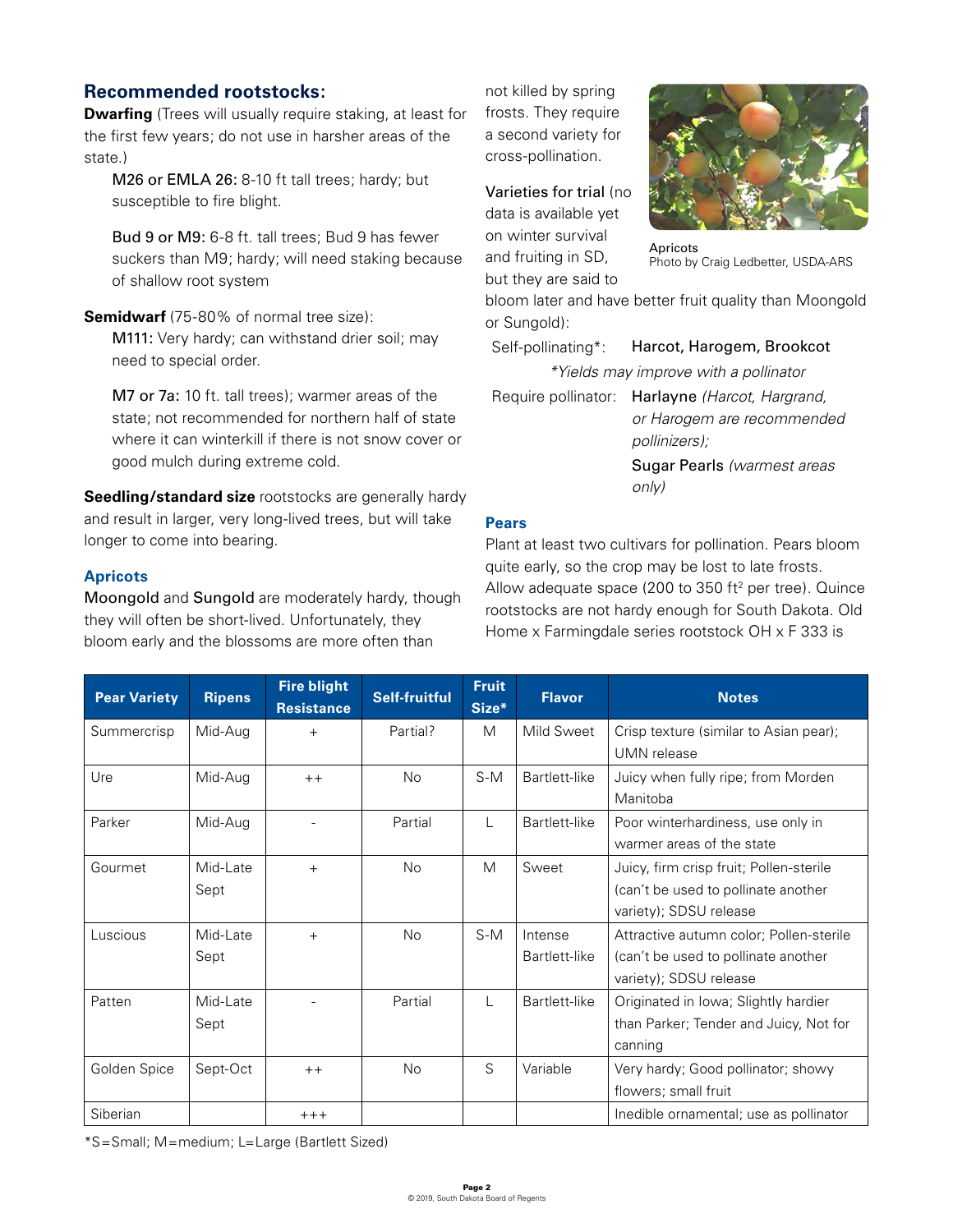

Summercrisp Pear Photo courtesy of David Hansen, University of Minnesota



Cherries at NDSU research farm. Photo courtesy of Lynn Renee

North Star. Natural dwarf (6-10 ft); 3/4-inch diameter dark red fruit with dark red flesh; ornamental tree.

Meteor. Semi-dwarf (8-14 ft); larger fruit, bright red with yellow flesh; 7-10 days later to ripen.

resistant to fireblight, semi-dwarfing, and hardy enough at least for the warmer areas of the state.

#### **Cherries**

Plums and cherries bloom sooner than apples, so their flower buds/young fruit are more likely than apples to be killed by spring frosts. Only tart cherries are reliably hardy in South Dakota; tart cherries are self-fruitful.

Mesabi. Tart x sweet cross; sweeter fruit.

For trial (have not been tested in SD): Surefire, a later blooming variety with bright red skin and flesh; Sweet Cherry Pie™, a self-fruitful, sweeter tart cherry that is said to be hardy to -40ºF, tree to 15 ft. high.

#### **Plums**

Hybrids (all those listed below except Mount Royal) need cross-pollination (i.e., plant two different cultivars).

Toka is an excellent pollinator. Superior will pollinate most plums, except for LaCrescent.



Alderman Plum Photo courtesy of David Hansen, University of Minnesota

The fungal disease black knot, common in chokecherries, may infect plums and shorten tree life.

| <b>Plum</b><br><b>Variety</b> | <b>Ripens</b>              | <b>Winter-</b><br>hardiness       | <b>Fruit</b><br><b>Size</b> | <b>Skin Color</b>        | <b>Flesh</b><br>color | <b>Notes</b>                                                                                                                           |
|-------------------------------|----------------------------|-----------------------------------|-----------------------------|--------------------------|-----------------------|----------------------------------------------------------------------------------------------------------------------------------------|
| Underwood                     | Late July $-$<br>early Aug | Very Hardy                        | M                           | Red                      | Yellow                | MN release                                                                                                                             |
| <b>Black Ice</b>              | Early Aug                  | Very Hardy                        | <b>VL</b>                   | Dark blue                | Red                   | Vigorous; tough skin; sweet;<br>precocious; small tree with vigorous<br>growth – prune heavily; fruit may split<br>with excessive rain |
| LaCrescent                    | Early-mid Aug              | Very Hardy                        | $S-M$                       | Yellow                   | Yellow                | Freestone                                                                                                                              |
| Toka                          | Mid-Aug                    | Very Hardy                        | S                           | Red                      | Yellow                | "Bubblegum plum" - Wild plum<br>hybrid; excellent pollinator; sweet/<br>spicy; SDSU                                                    |
| Waneta                        | Aug                        | Hardy                             | L                           | Red                      | Yellow                | Juicy; prolific; small pit; SDSU                                                                                                       |
| Alderman                      | Late Aug                   | Warmer<br>areas of SD             |                             | Burgundy                 | Yellow                | Large fruit; attractive tree; UMN                                                                                                      |
| Pembina                       | Late Aug                   | Hardy                             | $M-L$                       | Red (blue waxy<br>bloom) | Yellow                | SDSU release                                                                                                                           |
| Pipestone                     | Late Aug                   | Hardy                             | VL                          | Red                      | Yellow                | Sweet, Juicy; Clingstone; peels<br>easily; Pollinators: Toka, Superior                                                                 |
| Mount Royal                   | Late Aug-Sept.             | Warmest<br>areas only<br>(Zone 5) | $\mathbf{L}$                | Deep blue                | Yellow-<br>green      | Hardiest European plum; no pollinator<br>needed; Freestone                                                                             |
| Superior                      | Sept                       | Warmer<br>areas of SD             | $\mathsf{L}$                | Red                      | Yellow                | Large fruit if thinned; clingstone;<br>Sweet and juicy                                                                                 |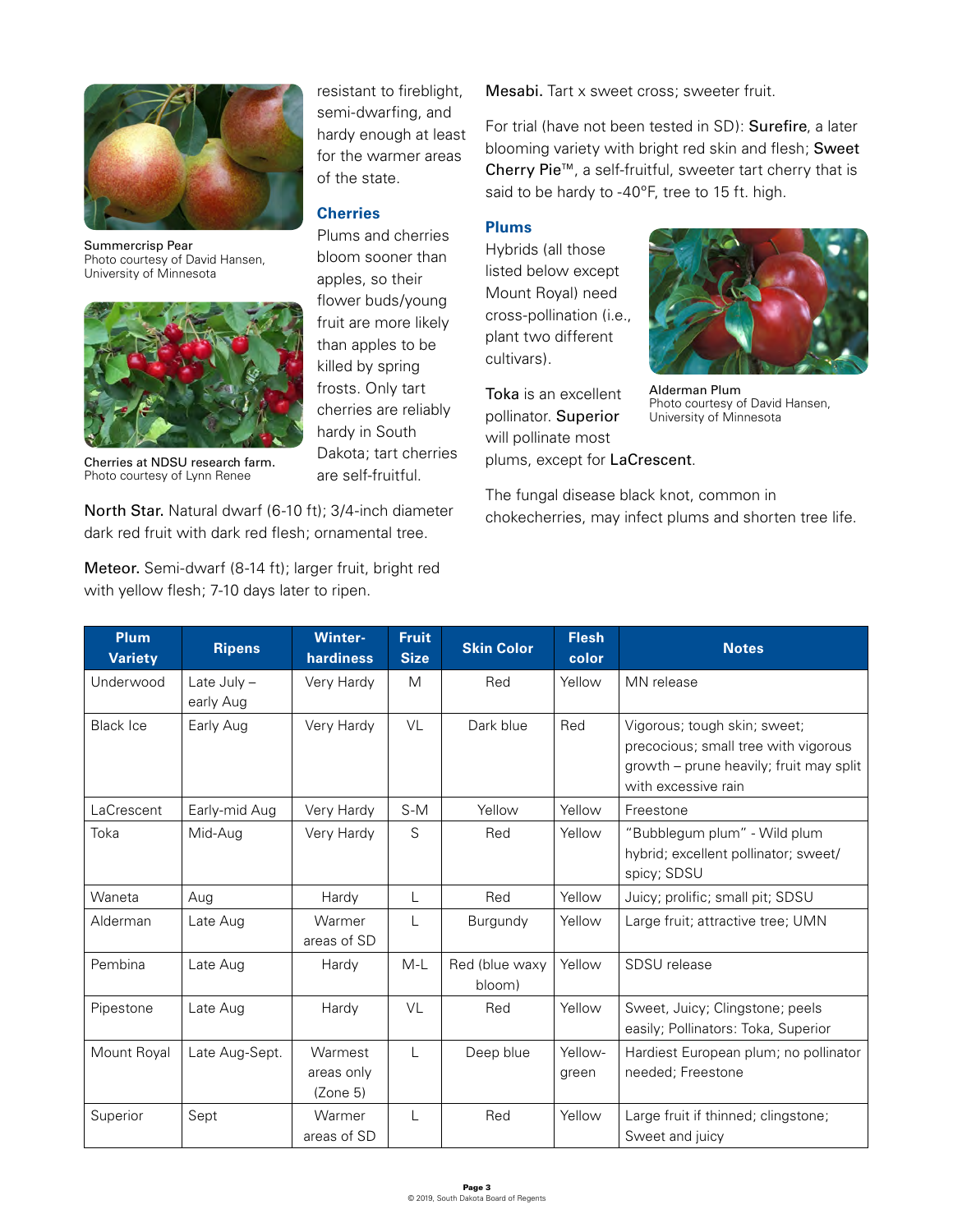# **SMALL FRUIT**

#### **Strawberries**

| <b>Cultivar</b>          | <b>Season</b> | <b>Hardiness</b> | <b>Size</b> | <b>Texture</b> | <b>Flavor</b> | <b>Verticillium</b> |  |  |  |
|--------------------------|---------------|------------------|-------------|----------------|---------------|---------------------|--|--|--|
| Junebearing:             |               |                  |             |                |               |                     |  |  |  |
| Allstar                  | Late mid      | Fair             | Medium      | Very Good      | Very Good     | Resistant           |  |  |  |
| Annapolis                | Early         | Good             | Medium      | Very Good      | Good          | Susceptible         |  |  |  |
| Cavendish                | Late mid      | Very Good        | Large       | Excellent      | Good          | Unknown             |  |  |  |
| Dunlap                   | Mid           | Excellent        | Sm.-Med     | Fair           | Good          | Unknown             |  |  |  |
| Earliglow                | Early         | Fair             | Small       | Excellent      | Excellent     | Resistant           |  |  |  |
| Glooscap                 | Late mid      | Excellent        | Medium      | Soft           | Very Good     | Intermediate        |  |  |  |
| *Honeove                 | Early mid     | Very Good        | Medium      | Fair***        | Good          | Susceptible         |  |  |  |
| Itasca                   | Early mid     | Very Good        | Medium      | Mod. soft      | "Tangerine"   | 7                   |  |  |  |
| Jewel                    | Late mid      | Fair to good     | Large       | Excellent      | Excellent     | Susceptible         |  |  |  |
| Kent                     | Late mid      | Excellent        | Medium      | Fair***        | Very Good     | Susceptible         |  |  |  |
| **Mesabi                 | Midseason     | Excellent        | Med - L     | Fair***        | Very Good     | 7                   |  |  |  |
| Sparkle                  | Late          | Very Good        | Medium      | Good           | Good          | Susceptible         |  |  |  |
| Winona                   | Late          | Very Good        | Large       | Excellent      | Excellent     | Unknown             |  |  |  |
| Veestar                  | Early         | Good             | Small       | Good           | Very Good     | Intermediate        |  |  |  |
| Everbearing/day neutral: |               |                  |             |                |               |                     |  |  |  |
| Ft. Laramie              |               | Excellent        | Large       | Fair           | Fair          | Intermediate        |  |  |  |
| Ogallala                 |               | Excellent        | Small       | Good           | Good          | Unknown             |  |  |  |
| Tribute                  |               | Very Good        | Medium      | Very Good      | Good          | Resistant           |  |  |  |
| Tristar                  |               | Very Good        | Sm.-Med     | Very Good      | Very Good     | Resistant           |  |  |  |
| Albion                   |               | Fair             | Large       | Very Good      | Good          | Resistant           |  |  |  |

Note: Day Neutral strawberries may be grown as annuals in protected culture, such as low or high tunnels.

\*Honeoye is not suggested for heavy soils \*\*Mesabi does not tolerant high pH soils \*\*\*Softens in hot weather

#### **Currants**

*Red and White (selffruitful, but may yield better with second red, white, or pink cultivar for pollination)*

Blanka: White fruit, heavy yields on vigorous plants.



Red Currant Photo courtesy of Lynn Renee

#### Red Lake: Vigorous

upright shrub with clusters of large, bright red berries; susceptible to powdery mildew.

Pink Champagne: Light pink berries; good fresh or processed.

Rovada: Late season, very large red fruit; resistant to powdery mildew and other leaf diseases.

*Black currants (generally not self-fruitful; need two black currant varieties for good production)*

Ben Sarek: Very hardy compact plants, large soft fruit; good flavor; self-fertile; some susceptibility to white pine blister rust

Consort: Resistant to white pine blister rust, susceptible to mildew. Strong bitter flavor. Moderate hardiness.

Minaj Smyriou: Very hardy; Resistant to white pine blister rust; fruit somewhat dry

Titiana: Very good resistance to white pine blister rust; heavy yield of good quality sweet-tart fruit.

#### **Gooseberries**

Pixwell: Medium-sized pinkish berries; bland flavor; has relatively few thorns.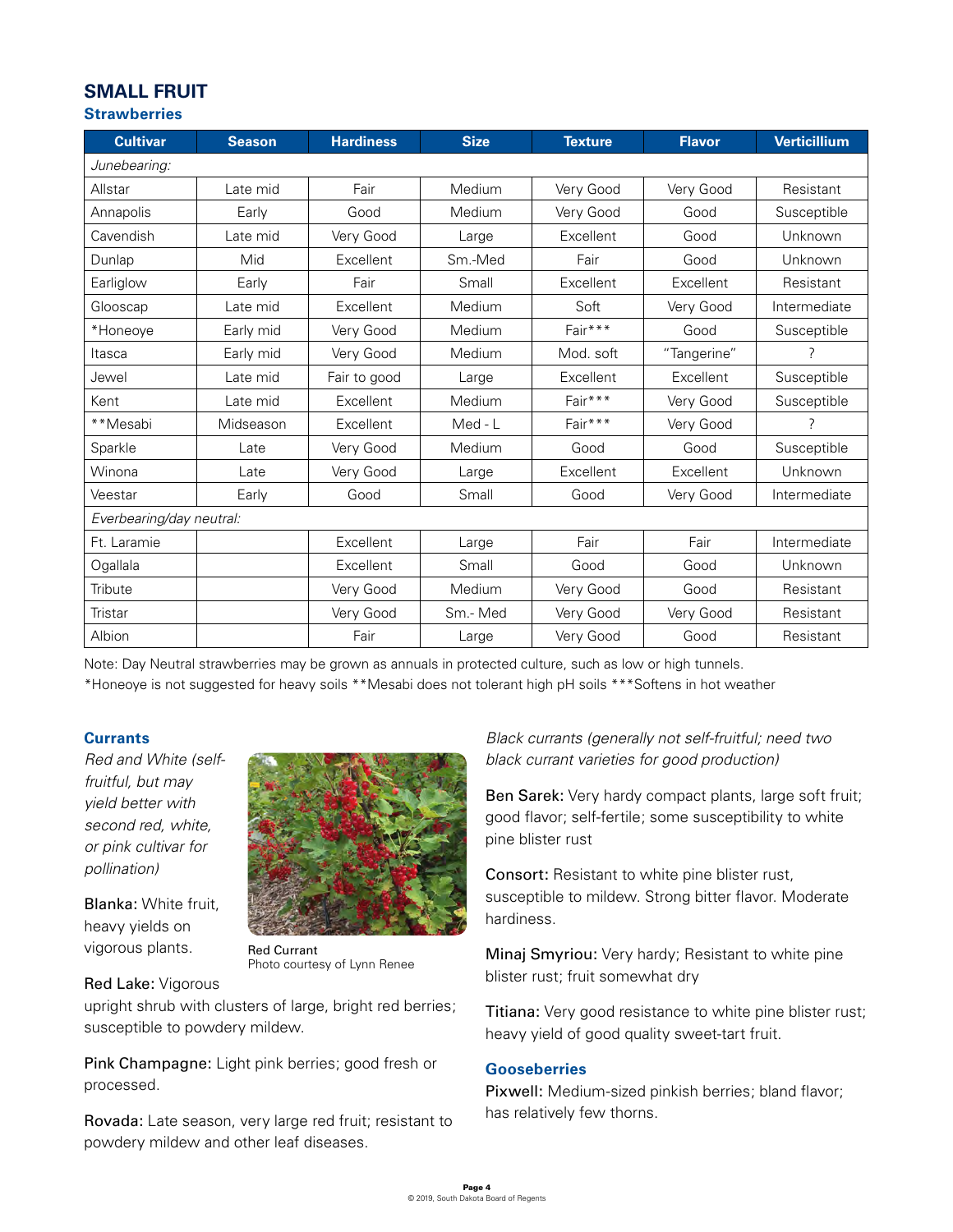Hinnomaki Red: Good flavor and high yield; deep red, almost purple berries; good disease resistance

Poorman: Berries red with good flavor; sturdy, vigorous but thorny bush.

Welcome: Very hardy with few thorns. Berries light dull red, larger than Pixwell.

Jewel: Polish variety with peach-colored intensely flavored fruit, good disease resistance, compact growth

Black Velvet: Very hardy; sweet dark-red fruit; disease resistant

Jahn's Prairie: Very hardy; large sweet reddish-pink fruit; 5 ft. tall bush; resistant to mildew

Jostaberry: Gooseberry x black currant cross. Susceptible to white pine blister rust. Recommended only for the curious.

#### **Raspberries**

*Raspberries are susceptible to a number of viruses and other diseases. Be sure to acquire plants from a source that ensures their plants are virus-free.*



Raspberry

#### **Summer-fruiting:**

Prelude: Technically fall bearing, but produces biggest portion of crop in early summer (late June?) on floricanes. Hardy in warmer areas of state, medium to large berries, variable flavor. Vigorous plants. Resistant to root rots.

Boyne: Early to mid-season. Berries are medium-sized, dark-red, sweet. Very hardy; productive; suckers freely. Susceptible to anthracnose and fire blight. Fruit can be quite small, freezes well. Upright, short, very spiny canes.

Latham: Bright red fruit opens over long period; very good for processing but not fresh eating. Fruit can be quite small. Spiny canes; vigorous plants require trellis. Not as productive, but disease-resistant, except for viruses. Hardy.

Nova: Early to mid-season. Bright-red medium to large

firm fruit, somewhat acidic. Stores very well. Very few spines; vigorous; with high yield. Hardy and disease resistant. Very reliable. May be particular attractive to deer!

Killarney: Mid-season; very productive; very bright red firm fruit that softens in hot weather. Fair flavor, tends to turn brown if canned. Susceptible to anthracnose and mildew, but resistant to root rots. Canes are medium short, spiny, and very hardy. High yielding.

Encore: Late season; Large sweet berries; vigorous, nearly thornless canes. Hardy. Moderately susceptible to root rots.

#### **Fall-fruiting:**

Autumn Bliss: Large dark red to purplish fruit; good tart flavor; fruit freezes well. Spiny canes, medium ht. High yield. Susc. to crumbly fruit virus, otherwise very reliable.

Autumn Britten: Medium to dark red fruit; early yield. Compared to Autumn Bliss, it has fewer spines, better quality fruit, less vigorous canes and lower yielding (plant closer together to compensate).

Caroline: Large, long red fruit, sweet with fair flavor and shelf life; freezes well. Some disease resistance; good yield, but late for northern areas. Sensitive to drought. Moderate to good resistance to Phytophthora root rot.

Double Delight: Early, high yielding (smallish fruit, but many double fruit), medium-red fruit, hardy

Fall Gold: Medium fruit, yellow with pink blush, soft, with excellent very sweet flavor; poor for processing. Vigorous canes; suckers profusely.

Polana: Early fall (three weeks before Heritage). Large, bright red fruit; good flavor. Many double fruits. Short canes with high yield. Thrives under high soil fertility. Susceptible to Verticillium wilt and Phytophthora crown rots.

Red Wing: Very productive in areas with later fall frosts (fruits later than Autumn Bliss but before Heritage. Fruit tends to be soft; doesn't ship well. Tall canes with high yield. Susceptible to anthracnose – cut all canes to ground during the winter.

The following fall-fruiting (mid- to late Sept) types are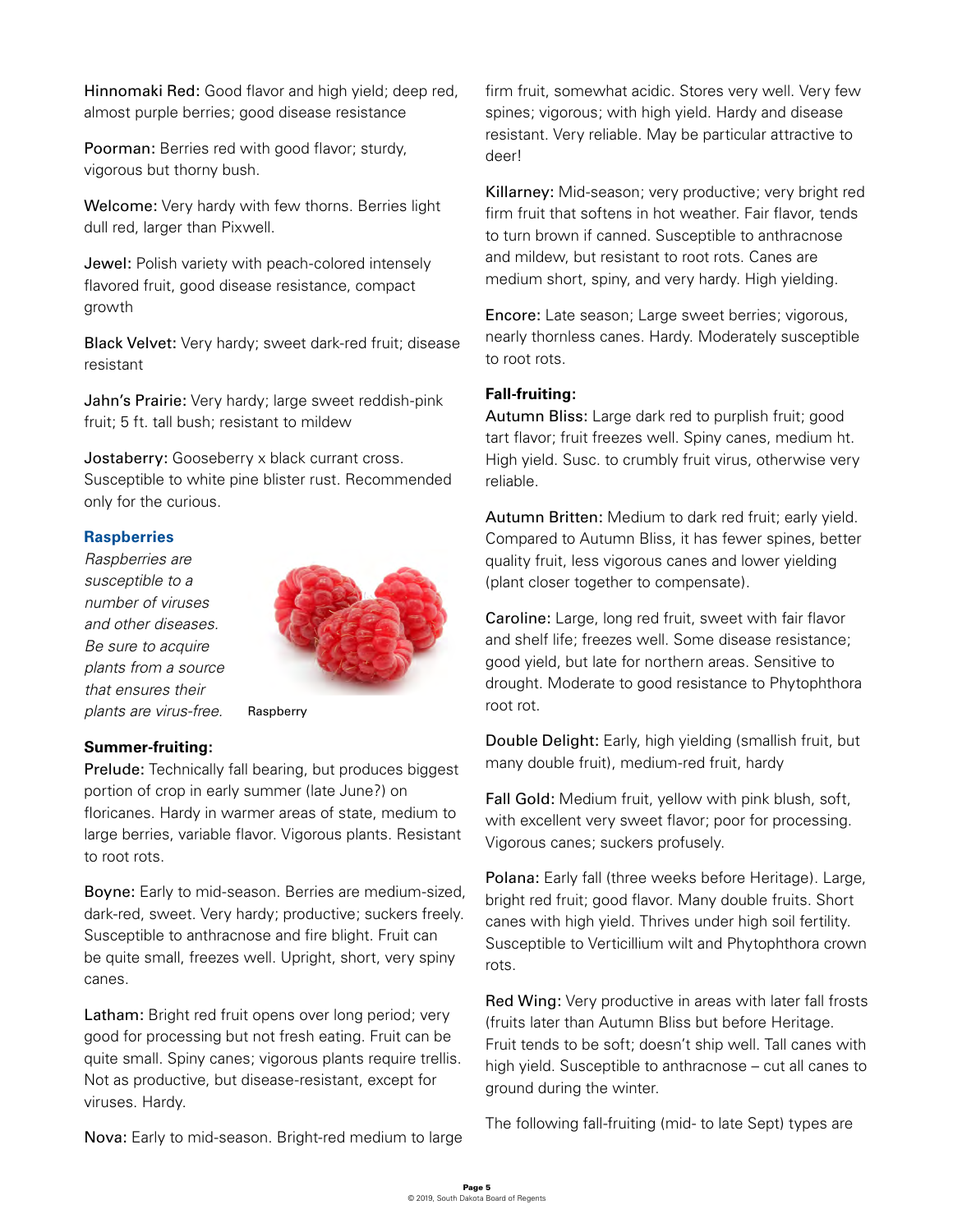very late season and fruits are often lost to early frosts; therefore, they should only be planted in the warmer areas of South Dakota, or in high tunnels:

Anne. Large, yellow, excellently flavored fruit; slightly earlier than Heritage; slow-growing, relatively low yield, but disease resistant.

Heritage. Good quality bright red fruit; taller canes, requires trellis; very late.

Kiwi Gold (Heritage sport). Med. to large peachy yellow berries with excellent flavor; ripens same time as Heritage.

Purple raspberries: Warmest areas of South Dakota only (due to late ripening as well as winter hardiness).

Royalty. Large soft fruit; good flavor. Tall thorny canes; requires trellis. Susceptible to drought and crown gall.

Black raspberries: are not recommended except in the very warmest regions of South Dakota due to lack of winter hardiness, and then only in protected areas. Jewel is the hardiest black raspberry, with small fruit; may be invasive in warmer areas.

Primocane blackberries: Crowns are not reliably hardy in South Dakota. Some other blackberry cultivars are described as hardy, but often die-back, especially in open winters or with sudden drops in temperature.

## **SHRUB FRUIT Honeyberry/Haskaps** *(Lonicera caerulea)*

These fruit originate from moist northern forest regions of Japan, Eurasia and North America. Selections from Japanese types generally go by the name "Haskap," while those from



Honeyberry Photo courtesy of Karen Hine

Eurasia are generally called "Honeyberry." Most types need at least two different, compatible varieties to pollinate each other. Although they bloom very early, their blooms can withstand down to 20°F. The flavorful fruit can be used fresh or in processing; and make a very good substitute for blueberries, which are not adapted to South Dakota soils and climate. Be aware that the berries reach full ripeness up to three weeks

after turning color.

Note: Because this is a new fruit to South Dakota, consider plantings as experimental. However, we do have several commercial plantings east of the Missouri river. New improved varieties are being released each year, with improved flavor.

#### **Early to Mid-season**

Aurora: Large firm relatively sweet berries, upright growth, at least partially self-fruitful, good yields, mildew resistant

Honey Bee: Large berries, a bit tart, upright growth, leaves resistant to sunburn and mildew; good pollinizer

Indigo Treat: Sweet-tart firm berries; very early; some tolerance to mildew and sunburn

Note: a similarly named "Indigo Gem" is very susceptible to sunburn and mildew.

Tundra: Sweet firm berry; early-ripening; foliage sunburns easily

#### **Later Season (Japanese selections)**

Solo 'Kapu': Self-fruitful (but larger berries with pollinizer); sweet-tart firm berry; YezBerry<sup>™</sup> cultivar

Maxie: Very large sweet-tart fruit; YezBerry<sup>™</sup> cultivar

Keiko: Sweet, medium-large berries; susceptible to powdery mildew

#### **(Western) sandcherry** *(Prunus besseyi)*

Small native shrub, may be partially self-sterile; small dark fruit used in jams and jellies. Sometimes called "Hansen bush cherry." Ornamental spring bloom and fall color.

#### **Nanking cherry** *(Prunus tomentosa)*

Large shrub, may be at least partially self-sterile; small bright red fruit, sweet-tart cherry flavor, used fresh or processed. Also sometimes called "Hansen bush cherry." Needs winter protection from rabbits.

#### **Aronia** *(Aronia melanocarpa = Photinia melanocarpa)*

Sometimes called black "chokeberry." Self-fruitful. Small dark fruit is astringent, mostly used processed.